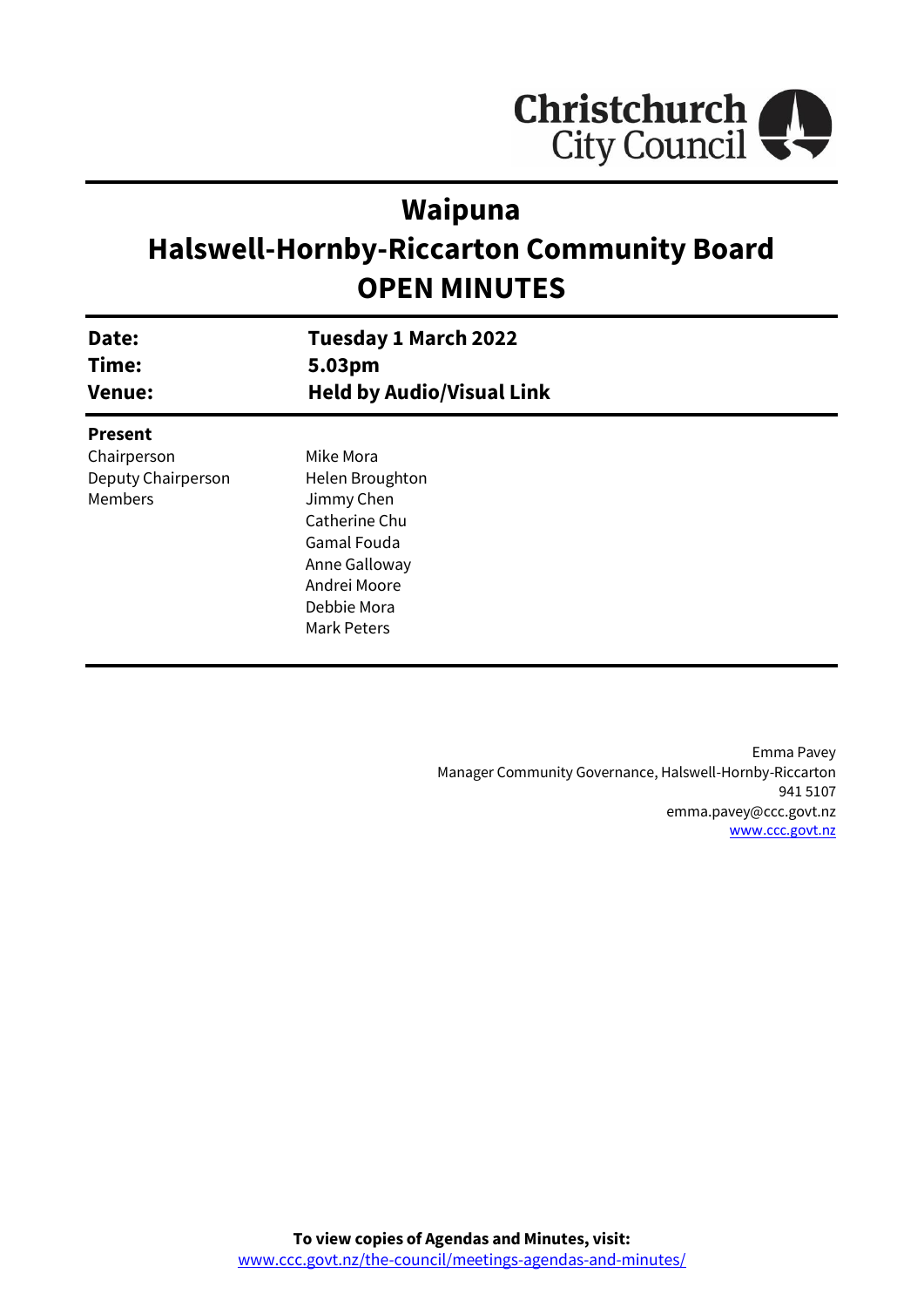

**Part A Matters Requiring a Council Decision**

# **Part B Reports for Information**

# **Part C Decisions Under Delegation**

**Secretarial Note:** It is noted that this meeting was held via audio/visual link on the Zoom platform due to the country being under COVID-19 Protection Framework (the Traffic Alert System Red) on the date the meeting was scheduled. These minutes provide a written summary of the meeting proceedings.

The Chairperson opened the meeting and notified members that the meeting was being publicly livestreamed on YouTube and that the recording would be kept online for future viewing.

The Chairperson introduced members and staff in attendance.

The agenda was dealt with in the following order.

# **1. Apologies Ngā Whakapāha**

# **Part C**

The Chairperson called for apologies. An apology was received from Catherine Chu for a possible early departure. The Chairperson called for a mover and seconder to accept the apology.

Helen Broughton moved that the apology be accepted. The motion was seconded by Anne Galloway. Following invitation from the Chairperson there was no debate on the item, and the motion was put to the vote and was declared carried.

# **Community Board Resolved HHRB/2022/00011**

That an apology for possible early departure from Catherine Chu be accepted.

Helen Broughton/Anne Galloway **Carried**

# **2. Declarations of Interest Ngā Whakapuaki Aronga**

# **Part B**

The Chairperson called for any declarations of interest. No declarations were recorded.

# **3. Confirmation of Previous Minutes Te Whakaāe o te hui o mua**

# **Part C**

The Chairperson asked members to confirm that the minutes of the previous Board meeting on 15 February 2022 were a true and correct record of the meeting. It was noted that the minutes were a written summary of the meeting proceedings. No issues or questions concerning the accuracy of the minutes were raised. The Chairperson acknowledged the Deputy Chairperson for chairing this meeting. The Chairperson called for a mover and seconder to confirm the minutes.

Mark Peters moved that the minutes be confirmed. The motion was seconded by Andrei Moore. Following invitation from the Chairperson there was no debate on the item, and the motion was put to the vote and was declared carried.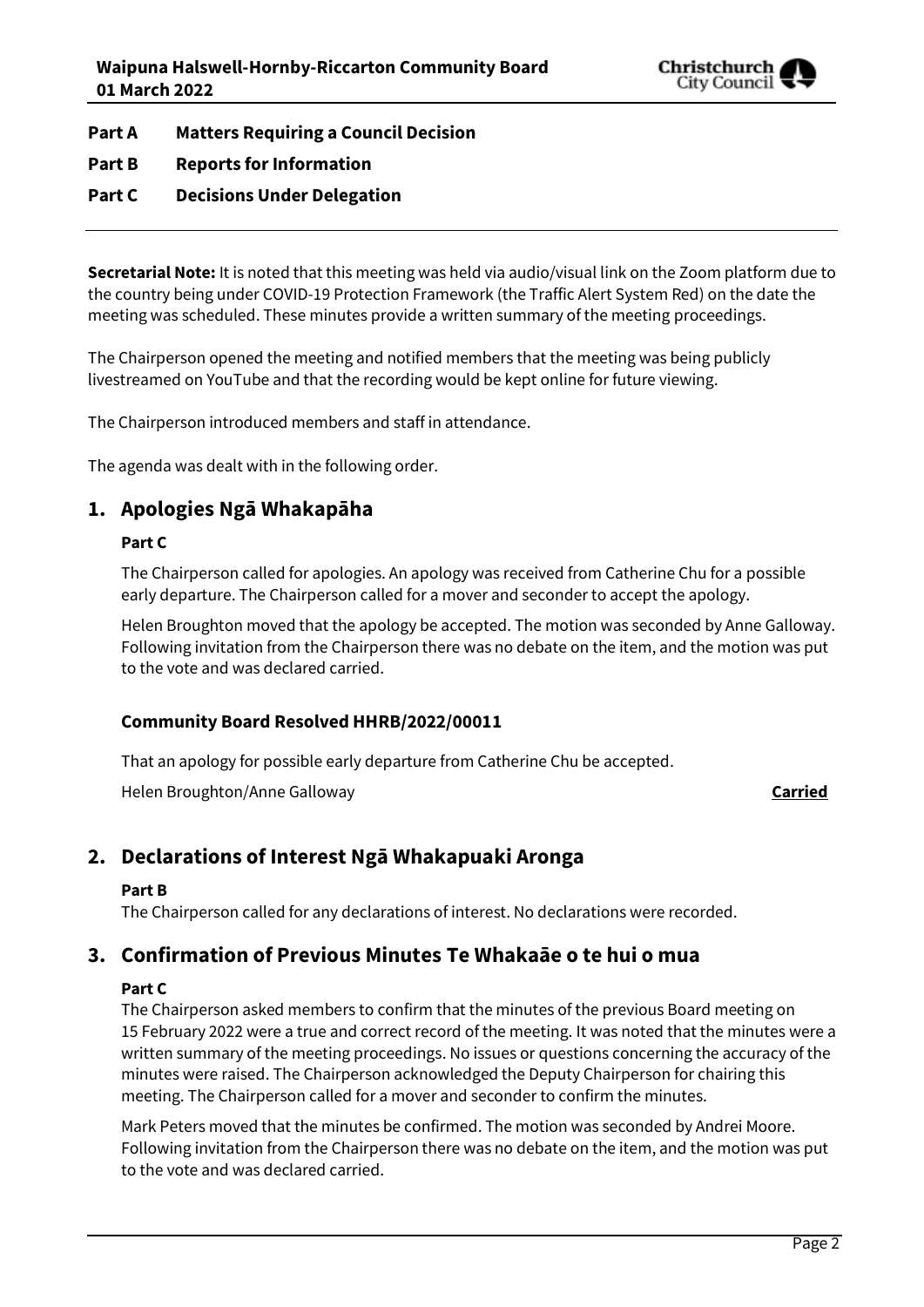

# **Community Board Resolved HHRB/2022/00012**

That the minutes of the Waipuna Halswell-Hornby-Riccarton Community Board meeting held on Tuesday, 15 February 2022 be confirmed.

Mark Peters/Andrei Moore **Carried**

# **4. Public Forum Te Huinga Whānui**

#### **Part B**

There were no public forum presentations.

# **5. Deputations by Appointment Ngā Huinga Whakaritenga**

#### **Part B**

There were no deputations by appointment.

# **6. Presentation of Petitions Ngā Pākikitanga**

#### **Part B**

There was no presentation of petitions.

# **7. Correspondence**

# **Board Consideration**

The Chairperson noted the correspondence from Megan Woods, Member of Parliament, supporting the installation of a pedestrian crossing outside Knights Stream School, Halswell. There was discussion regarding the costs of installing a pedestrian crossing.

The Chairperson moved the officer's recommendation. The motion was seconded by Anne Galloway.

Following invitation from the Chairperson there was no debate on the item, and the motion was put to the vote and was declared carried.

# **Community Board Resolved HHRB/2022/00013 (Original Officer Recommendation accepted without change)**

#### **Part B**

That the Waipuna Halswell-Hornby-Riccarton Community Board:

1. Receives the information from Megan Woods, Member of Parliament for Wigram, in the Correspondence Report, supporting the installation of a pedestrian crossing outside Knights Stream School, Halswell.

Mike Mora/Anne Galloway **Carried**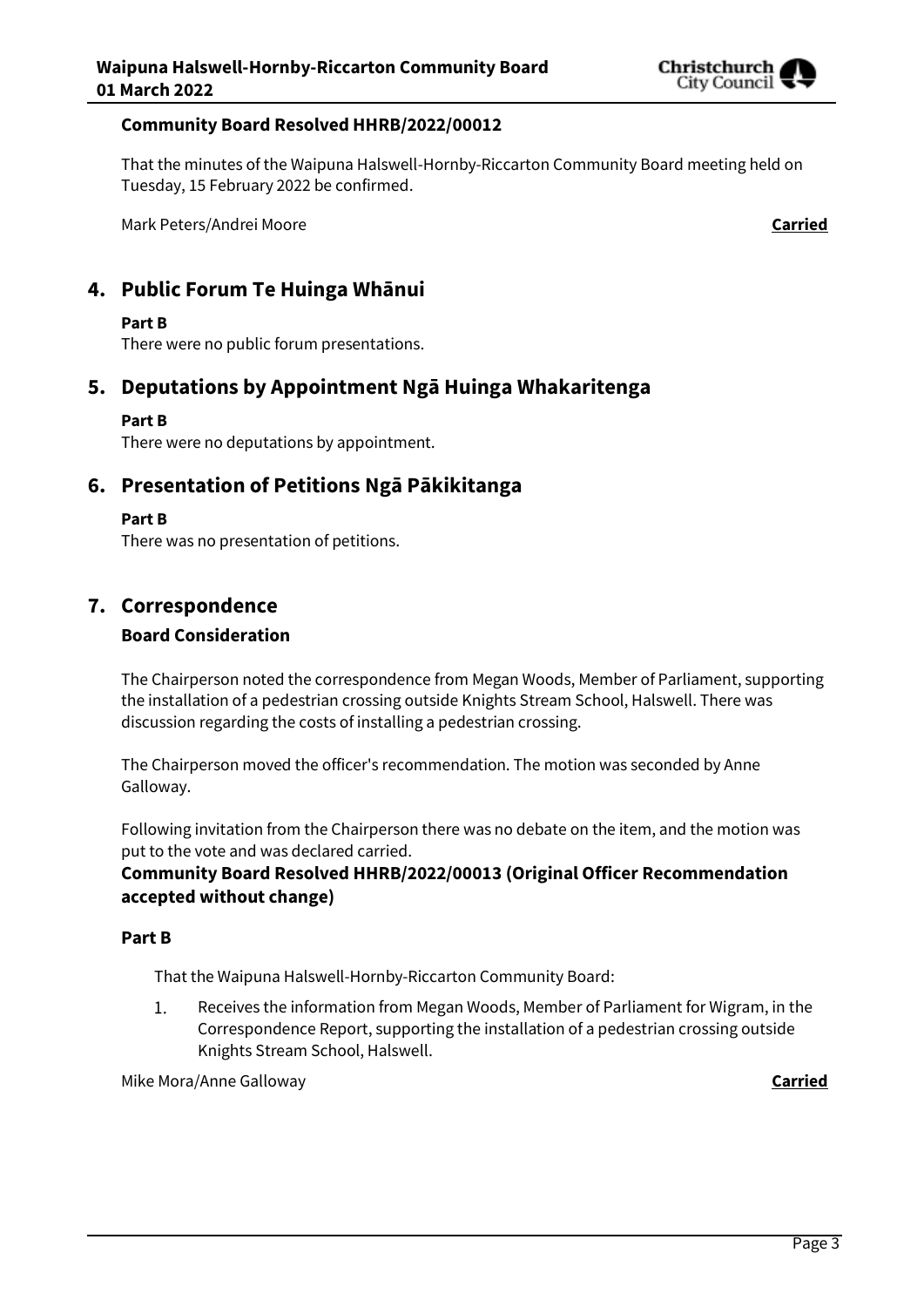

# **8. 60A & 60B Whincops Road and 31 Light Mood Road - Proposed Road Names -**

# **Board Consideration**

The Chairperson moved the officer's recommendation. The motion was seconded by Debbie Mora.

Following invitation from the Chairperson there was no debate on the item, and the motion was put to the vote and was declared carried.

# **Community Board Resolved HHRB/2022/00014 (Original Officer Recommendations accepted without change)**

# **Part C**

That the Waipuna Halswell-Hornby-Riccarton Community Board:

- 1. Approves the following new road names for 60A & 60B Whincops Road (RMA/2021/19 and RMA/2021/3644):
	- a. Road 2 Kahurangi Road
	- b. Road 3 Zion Place
- 2. Approves the following new road names for 31 Light Mood Road (RMA/2021/337):
	- a. Road 2 Ferbane Way
	- b. Road 3 Gusto Lane

Mike Mora/Debbie Mora **Carried**

# **9. 95 Sutherlands Road - Proposed Road Names -**

# **Board Consideration**

The Chairperson called for a mover and seconder. Jimmy Chen moved the officer's recommendation. The motion was seconded by Mark Peters.

A member queried the recommended name Storr Close and whether this was appropriate.

Following invitation from the Chairperson there was no further debate, and the motion was put to the vote and was declared carried.

# **Community Board Resolved HHRB/2022/00015 (Original Officer Recommendations accepted without change)**

# **Part C**

That the Waipuna Halswell-Hornby-Riccarton Community Board:

- 1. Approves the following new road names for 95 Sutherlands Road (RMA/2020/176):
	- a. Road 1 Glendore Drive
	- b. Road 2 James MacKenzie Drive
	- c. Road 3 Storr Close

Jimmy Chen/Mark Peters **Carried**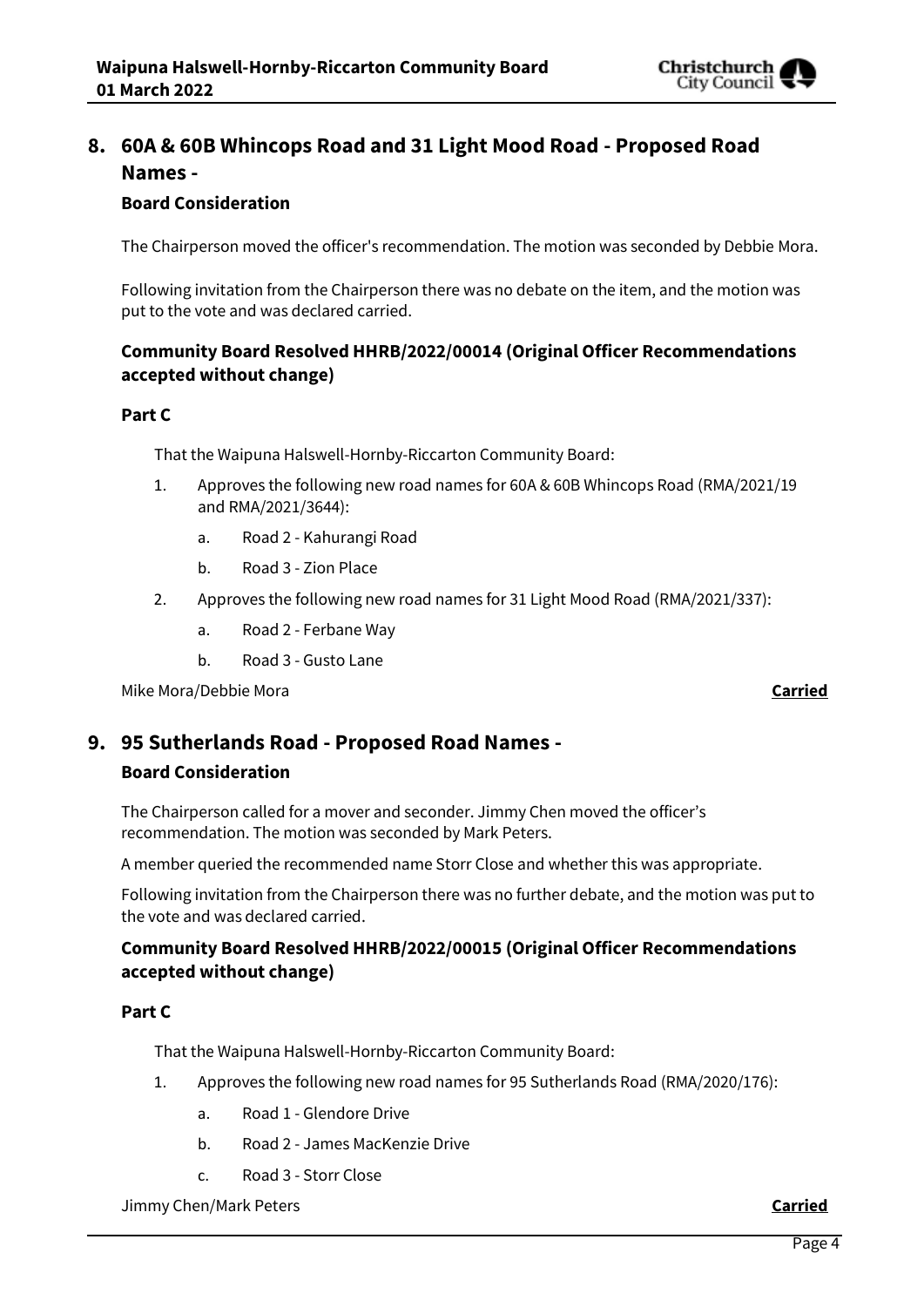

Gamal Fouda joined the meeting at 5.12 pm.

# **10. Troup Drive/Whiteleigh Avenue - Safety Improvements**

# **Board Consideration**

The Chairperson called for a mover and seconder. Jimmy Chen moved the officer's recommendation. The motion was seconded by Debbie Mora.

The Area Traffic Engineer was in attendance and spoke to the report and answered questions.

There was discussion on the proposed height of raised platforms and whether this was sufficient. Staff confirmed that the proposed structure was considered suitable as a safety measure at this site.

Following invitation from the Chairperson there was no further debate on the item, and the motion was put to the vote and was declared carried.

# **Community Board Decided HHRB/2022/00016 (Original Officer Recommendations accepted without change)**

# **Part A**

That the Waipuna Halswell-Hornby-Riccarton Community Board recommends that Council:

- 1. Approves the installation of a 75 millimetre raised platform on the exit lane (slip lane) of Whiteleigh Avenue into Troup Drive in accordance with Attachment A to the Officer's report on the meeting agenda.
- $2.$ Approves the installation of a 75 millimetre raised platform on the exit lane (slip lane) of Troup Drive into Whiteleigh Avenue in accordance with Attachment A to the Officer's report on the meeting agenda.
- 3. Revokes any previous resolutions pertaining to traffic controls made pursuant to any bylaw to the extent that they are in conflict with the traffic controls described in 1. and 2.

Jimmy Chen/Debbie Mora **Carried**

# **11. Waipuna Halswell-Hornby-Riccarton Community Board Area Report - February 2022**

# **Board Consideration**

Staff in attendance spoke to the report.

The Community Board Adviser outlined the report and answered questions.

It was clarified that the Community Pride Garden Awards ceremony will not be held on the proposed date due to the current Government Traffic Light Red alert level restrictions but that staff will investigate arranging an event at a time when it can safely proceed, or alternative means of acknowledging recipients.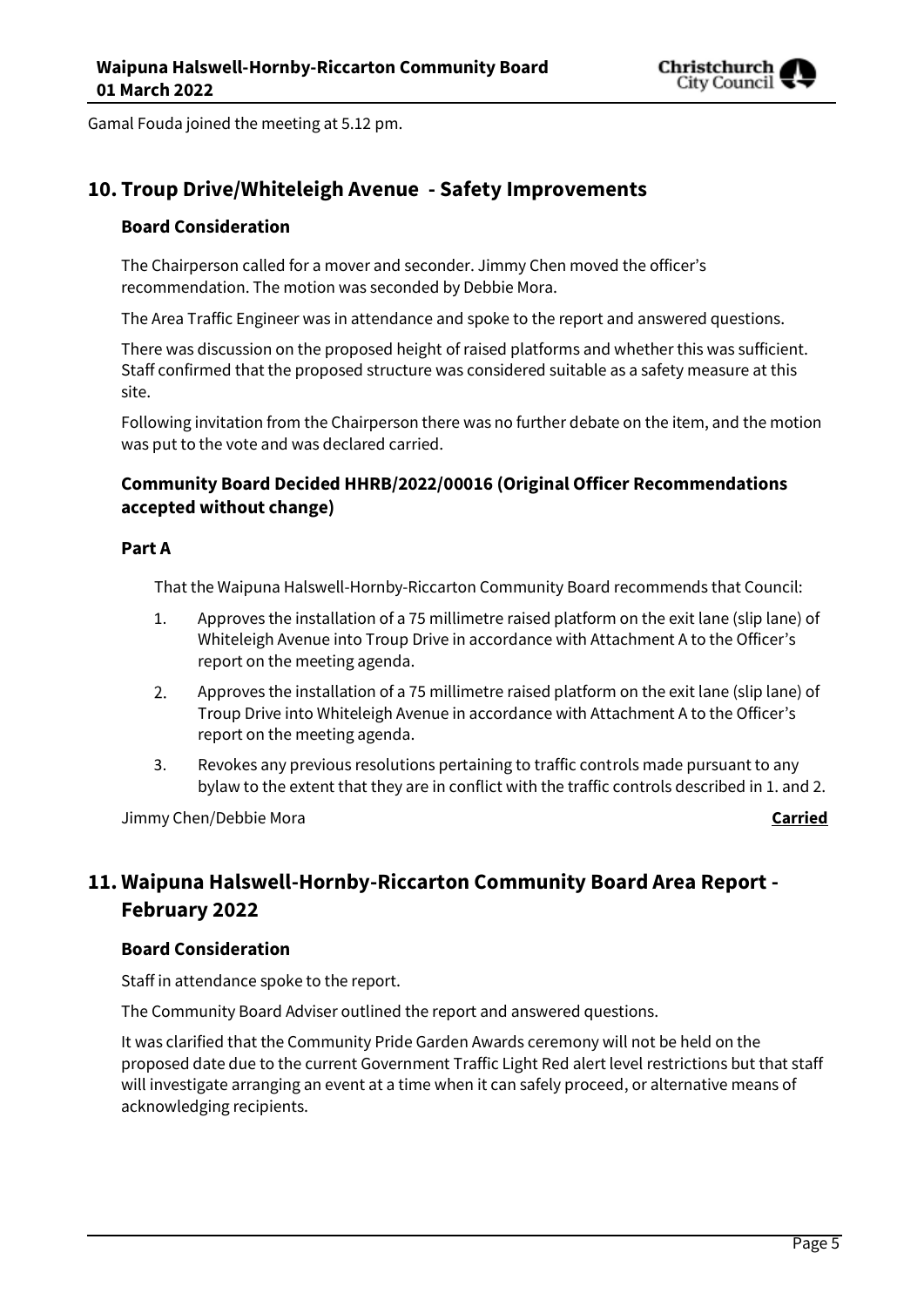In response to a question, the Community Governance Manager clarified that the unspent portion of grants for cancelled locally funded events would be returned to the Board's Discretionary Response Fund, where the planned events could not be held safely at a later date.

With respect to cancelled metropolitan events, it was noted that any savings resulting from these will be considered along with other budgetary matters in Annual Plan considerations.

When asked, the Support Officer outlined the process for submitting Community Service Awards nominations, noting that this can be done online or by completion of hard copy forms.

It was noted that a submission on Proposed Private Plan Change 10 (Meadowlands) had been made on behalf of the Board under delegation by the Submissions Committee, that comprises of Board members other than Councillors. The Board is the only objector and there are plans to meet with the applicant to discuss issues.

It was noted that local Community Governance staff are working to support the Hornby Community Patrol.

In response to a question, staff confirmed that they can connect potential volunteers with the Council's Graffiti Team.

Members expressed an interest in regular liaison with Police so they can be updated on local issues.

The Chairperson called for a mover and seconder. Mark Peters moved the officer's recommendation. The motion was seconded by Jimmy Chen.

Following invitation from the Chairperson there was no further debate on the item, and the motion was put to the vote and was declared carried.

# **Community Board Resolved HHRB/2022/00017 (Original Officer Recommendation accepted without change)**

# **Part B**

That the Waipuna Halswell-Hornby-Riccarton Community Board:

1. Receives the Waipuna Halswell-Hornby-Riccarton Community Board Area Report for February 2022.

Mark Peters/Jimmy Chen **Carried**

# **12. Elected Members' Information Exchange Te Whakawhiti Whakaaro o Te Kāhui Amorangi**

# **Part B**

Board members exchanged information on the following:

- It was noted that the local quarry group continues to meet and is working with Environment Canterbury and the Council to improve the operation of quarries in the area.
- A tree on Wycola Park in vicinity of the Community Development Network Trust building, is to be removed owing to safety concerns and replacement trees will be planted.
- It was clarified that there will be an opportunity for Board members to be updated on the upcoming proposed Local Government reforms.
- It was noted that there is some local concern about the removal of trees on Buchanans Road and members are interested to see the design plan for the proposed replacement planting.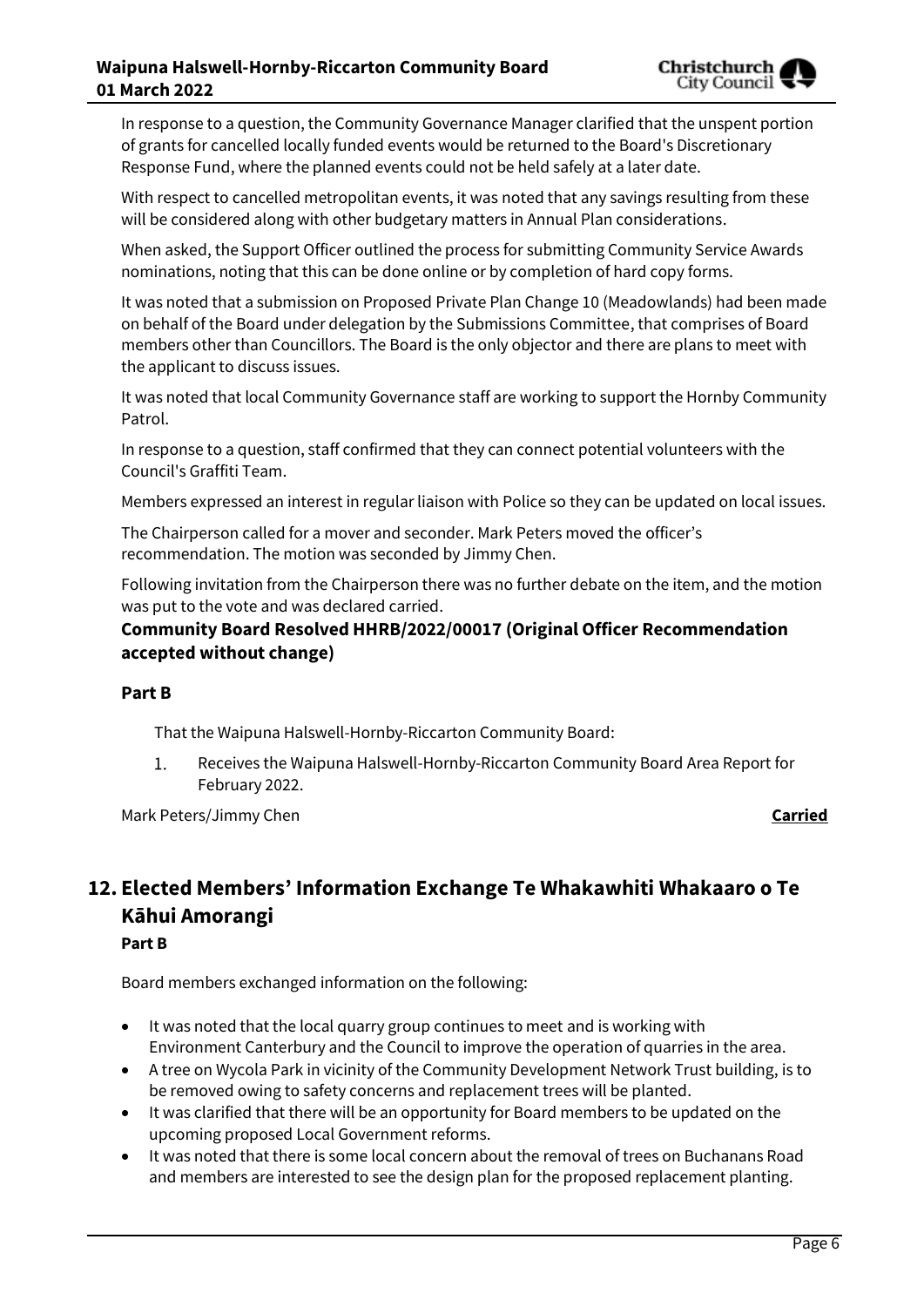# **Waipuna Halswell-Hornby-Riccarton Community Board 01 March 2022**

- There is local interest in the future use of a site on Amyes Road, adjacent to a school swimming pool.
- It was noted that staff are supporting local investigation into the setting up of a residents' association for the Awatea area.
- There is local concern at the condition of Oakhampton Reserve, particularly with regards to fencing, length of grass, and vegetation debris.
- It was noted that the Templeton Residents' Association has indicated interest in a spring flower show being held in the Templeton area, similar to the shows held by the Canterbury Horticultural Society.
- Staff were acknowledged for their work in incorporating the hydrotherpay pool into the Hornby Centre building project. The efforts of the Board and the community in this venture were also discussed and it was agreed that the Board should be kept up to date on progress with community funding for the pool.
- The recent efforts in cleaning the exterior of the Hornby Library buildings and courtyard were acknowledged.
- The Low Cost Low Risk Safety Programme, that provides for work to be undertaken on a cost sharing basis between Waka Kotahi NZ Transport Agency and the Council, was highlighted.
- It was noted that there is currently traffic congestion in the vicinity of the Wigram Covid-19 testing station on Mustang Avenue, Wigram and that improved signage could assist.
- A member displayed photos of trucks parked outside a playground on Symes and Vickerys Roads and noted that this blocked the entrance to the playground and that the road surface is significantly deteriorated.
- It was noted that a Notice of Motion requesting additional 40 kilometre per hour signage in the Knights Stream/Longhurst area has not yet been responded to.
- It was noted that the Draft Annual Plan will be open for public consultation on 11 March 2022.
- It was noted that the consultation on the Halswell Domain miniature railway and pond new lease proposal has attracted significant interest with numerous submissions being made.
- Current livestreaming of meetings was discussed and members indicated support and acknowledged staff work in facilitating this.
- There is significant local concern at ongoing night work on Deans Avenue.
- The Council's submission on the Natural and Built Environment Bill and Board members input into this was discussed.
- It was noted that the Christchurch Regeneration Acceleration Facility Programme for road improvements in Riccarton is still in the process of being finalised.
- A meeting had recently being held regarding the relocation of the Riccarton Community Garden. A new site on Dilworth Street has been identified.
- Local community organisations have established a support network for those affected by Covid-19 and the response requirements. A 0800 number has been set up for residents to seek support.
- It was noted that there is signage of Wycola Shops on Gilberthorpes Road, but not at Hei Hei Road.
- There is local interest in the future use of the Council owned properties at 151 Gilberthorpes Road, Hornby.
- The Hornby Community Care Trust that occupies part of the Hornby Library building on Goulding Avenue, is interested in the future of the building once the library relocates to the new Hornby Centre.
- Members noted with concern, that there has been a crash involving a cyclist on Whincops Road and Richmond Avenue.

# **Attachments**

A Members' Information Exchange - Symes and Vickerys Roads photos **[⇨](../../../RedirectToInvalidFileName.aspx?FileName=HHRB_20220301_MAT_7630.PDF#PAGE=3)</u>**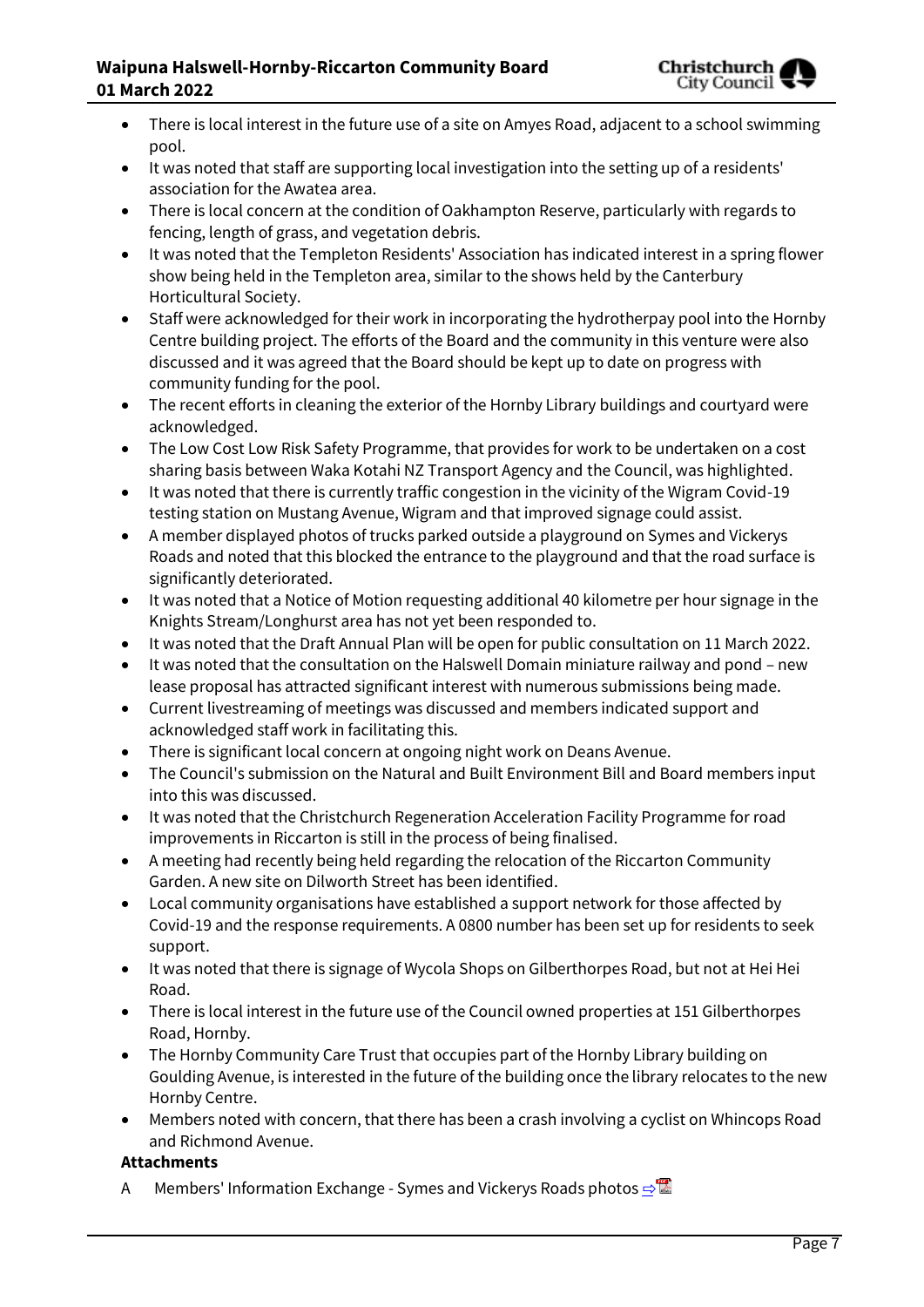

# **12.1 Alcohol Licence Application - 62 Riccarton Road**

The Board discussed the application for an Alcohol Licence for an Off-Licence premises at 62 Riccarton Road, noting that community objections have lodged on the granting of a licence.

There was a discussion on traffic and parking issues arising from this proposal together with other local concerns about the proposal. The Board agreed to seek leave to appear at a hearing of the application.

# **Part B**

That the Waipuna Halswell-Hornby-Riccarton Community Board agrees:

- 1. That the Waipuna Halswell-Hornby-Riccarton Community Board will seek leave of the District Licensing Committee under Section 204(2)(b) of the Sale and Supply Alcohol Act 2012, to appear at the hearing for an application by Christchurch Liquor Limited trading as Riccarton Beer Wine Spirits for an alcohol off licence in respect of premises situated at 62 Riccarton Road for the purpose of providing community input.
- 2. That in the event that leave is granted by the District Licensing Committee for the Board to appear at the hearing the Board delegates to Helen Broughton and /or Mark Peters to appear and speak on behalf of the Board.

# **12.2 Hornby Centre**

It was noted that there is a lot of local interest in the progress of the building of the new Hornby Centre. Members agreed that they would like to have regular updates from staff.

# **Part B**

The Board agreed to request staff to provide regular updates to the Board regarding progress of the building on the new Hornby Centre.

# **12.3 Bouler Court parking**

The Board discussed residents' concerns regarding parking in Bouler Court, Halswell. The area is high density and parked vehicles frequently make access to residents' properties difficult. The Board agreed to seek staff advice.

# **Part B**

The Board agreed to request staff investigate and provide advice on residents' parking concerns on Bouler Court, Halswell and any measures that can be taken.

# **Attachments**

A Members' Information Exchange - Bouler Court photo  $\Rightarrow \blacksquare$ 

# **Meeting concluded at 6.19pm.**